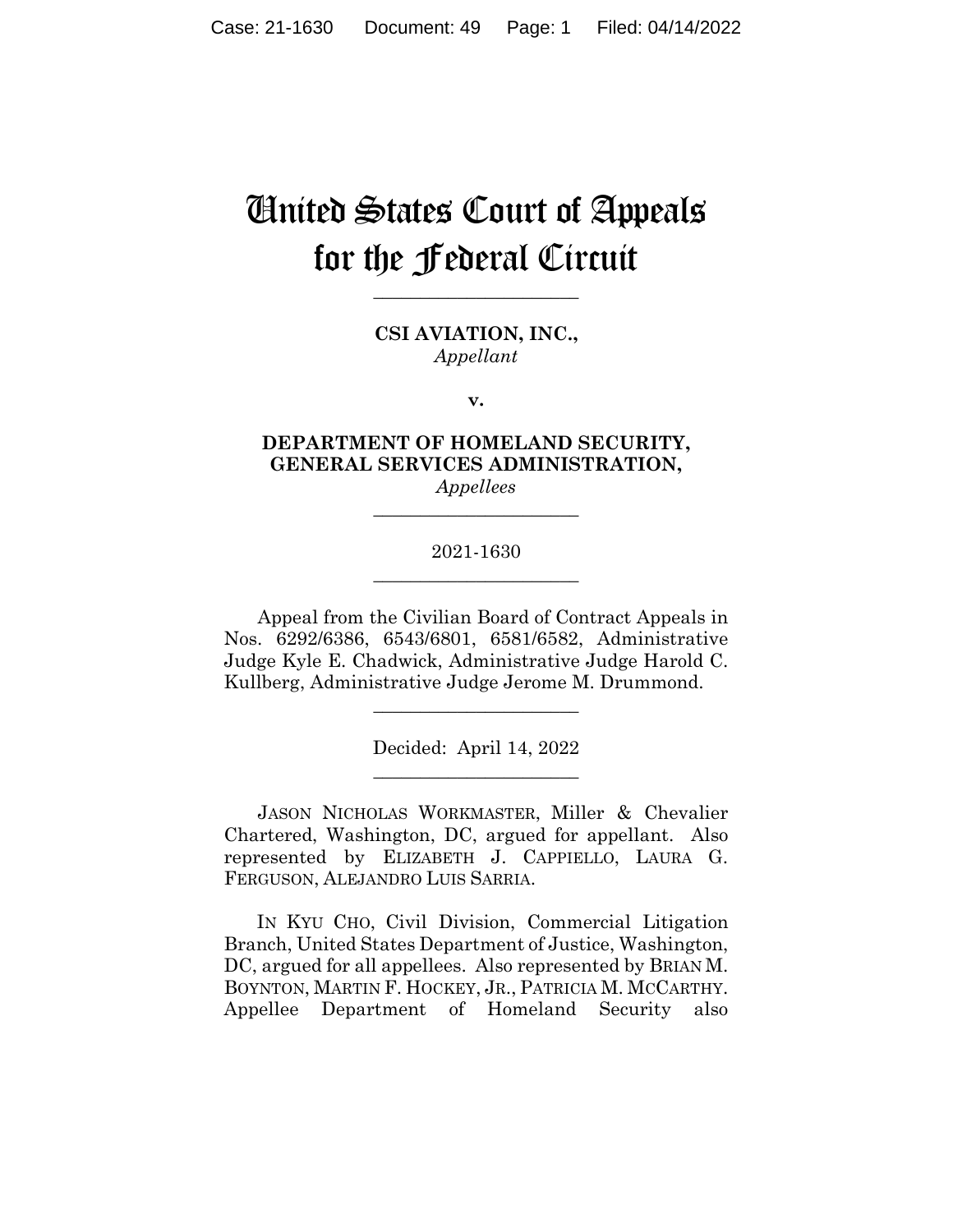represented by CASSANDRA MAXIMOUS, ANDREW WAGNER, Office of the Principal Legal Advisor, United States Department of Homeland Security, Washington, DC. Appellee General Services Administration also represented by SARAH PARK, United States General Services Administration, Washington, DC.

Before NEWMAN, DYK, and HUGHES, *Circuit Judges*.

 $\mathcal{L}_\text{max}$  and  $\mathcal{L}_\text{max}$  and  $\mathcal{L}_\text{max}$  and  $\mathcal{L}_\text{max}$ 

HUGHES, *Circuit Judge*.

This is a government contract case in which CSI Aviation, Inc. seeks payment from the Department of Homeland Security for flight cancellation charges, totaling \$40,284,548.89, that CSI contends it is owed under the Schedule Contract. CSI appeals the decision of the Civilian Board of Contract Appeals holding that the CSI Terms and Conditions were not incorporated by reference into the Schedule Contract and dismissing six consolidated appeals on that basis. Because we determine that the Schedule Contract expressly incorporates at least one document that unambiguously identifies the CSI Terms and Conditions and that makes clear such terms and conditions apply to all operations, we reverse the Board's holding to the contrary. Since that holding formed the basis for all six dismissals, we vacate the Board's summary judgment decision and remand for further proceedings.

I

#### A

Under the Federal Supply Schedule Program, the General Services Administration (GSA) "acts as the contracting agent for the federal government" and negotiates "base contracts with suppliers of commercial products and services." *Sharp Elecs. Corp. v. McHugh*, 707 F.3d 1367, 1369 (Fed. Cir. 2013) (cleaned up). These base (or schedule) contracts streamline the acquisition process for federal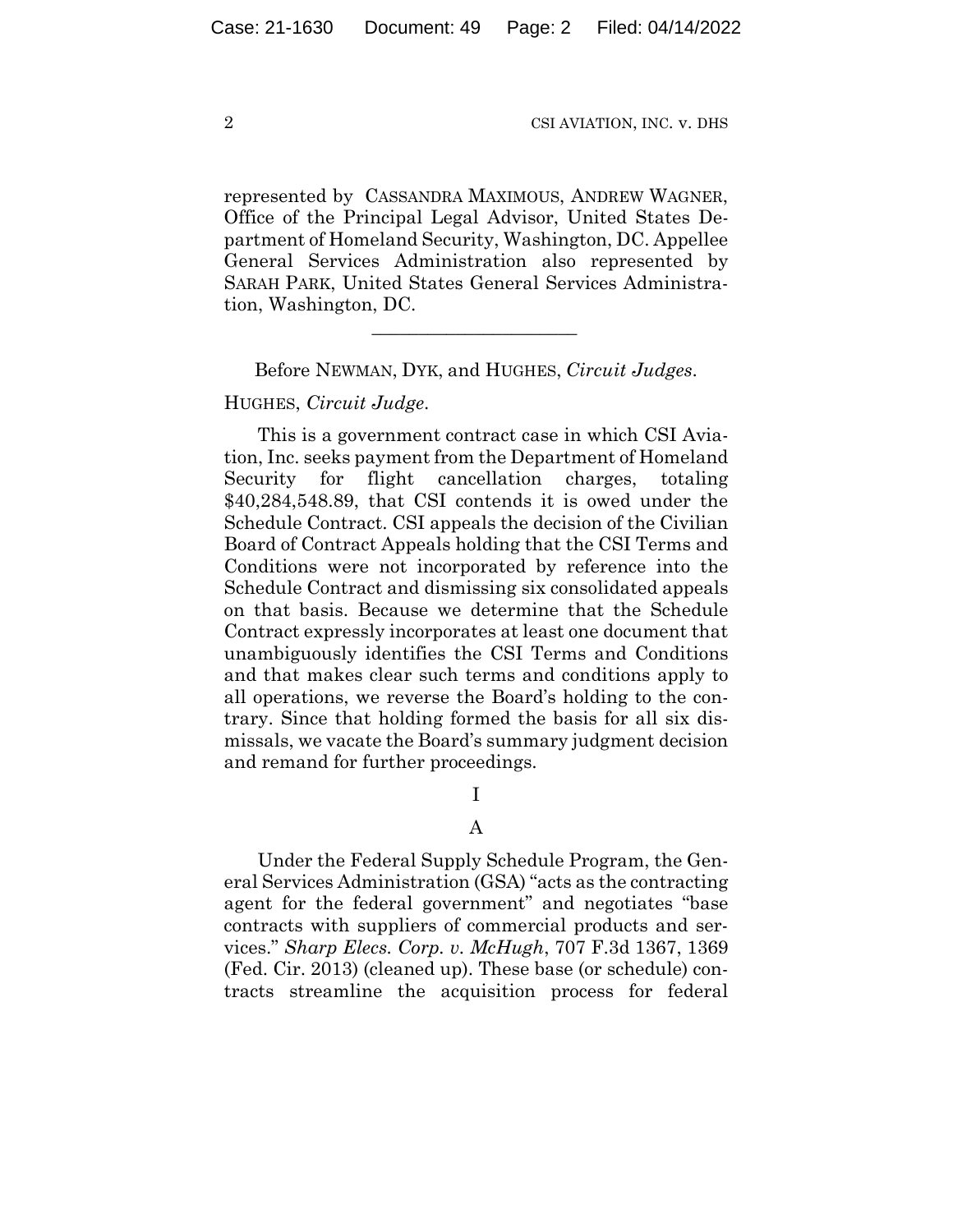agencies, *see CGI Fed. Inc. v. United States*, 779 F.3d 1346, 1352 (Fed. Cir. 2015), and "allow [them] to take advantage of the flexible and dynamic commercial market-pricing environment," so all federal customers, "regardless of size or location," can "place orders directly with contractors and receive the same services, convenience, and pricing," Appx5307.

The Federal Supply Schedule Program "closely mirrors commercial buying practices." Appx5307. But, instead of "evaluating prices head to head . . . in a competitive environment," GSA assesses pricing "as it relates to [the offeror's] commercial selling practices." Appx8775. An offeror submits a completed commercial sales practices sheet along with supporting documentation that discloses commercial pricing, market participants, sell price, and terms and conditions for the offeror's "most favored customer" in a competitive environment. Appx5367, 8775. Relying on this information and in accordance with the Federal Acquisitions Regulations (FAR), a GSA contracting officer determines whether the pricing is "fair and reasonable" not as it relates to the competitive environment but "as it relates to [the offerror's] commercial selling practices." Appx5367, 8775. Should the contracting officer accept the offer, the Federal Supply Schedule Program "allow[s] executive agencies to issue orders for those commercial products pursuant to the underlying [GSA] contract." *CGI Fed.*, 779 F.3d at 1352.

B

CSI Aviation, Inc. is a worldwide services broker that provides "passenger and cargo air charter, aircraft leasing, and comprehensive aircraft management." Appx6924. On November 6, 2008, CSI submitted an offer to GSA for a Travel Services Solutions contract under Schedule 599 for "[a]ir charter services operated by brokers, and various auxiliary services that will be used to support the contract." Appx6924. Under this contract, CSI would "provide a full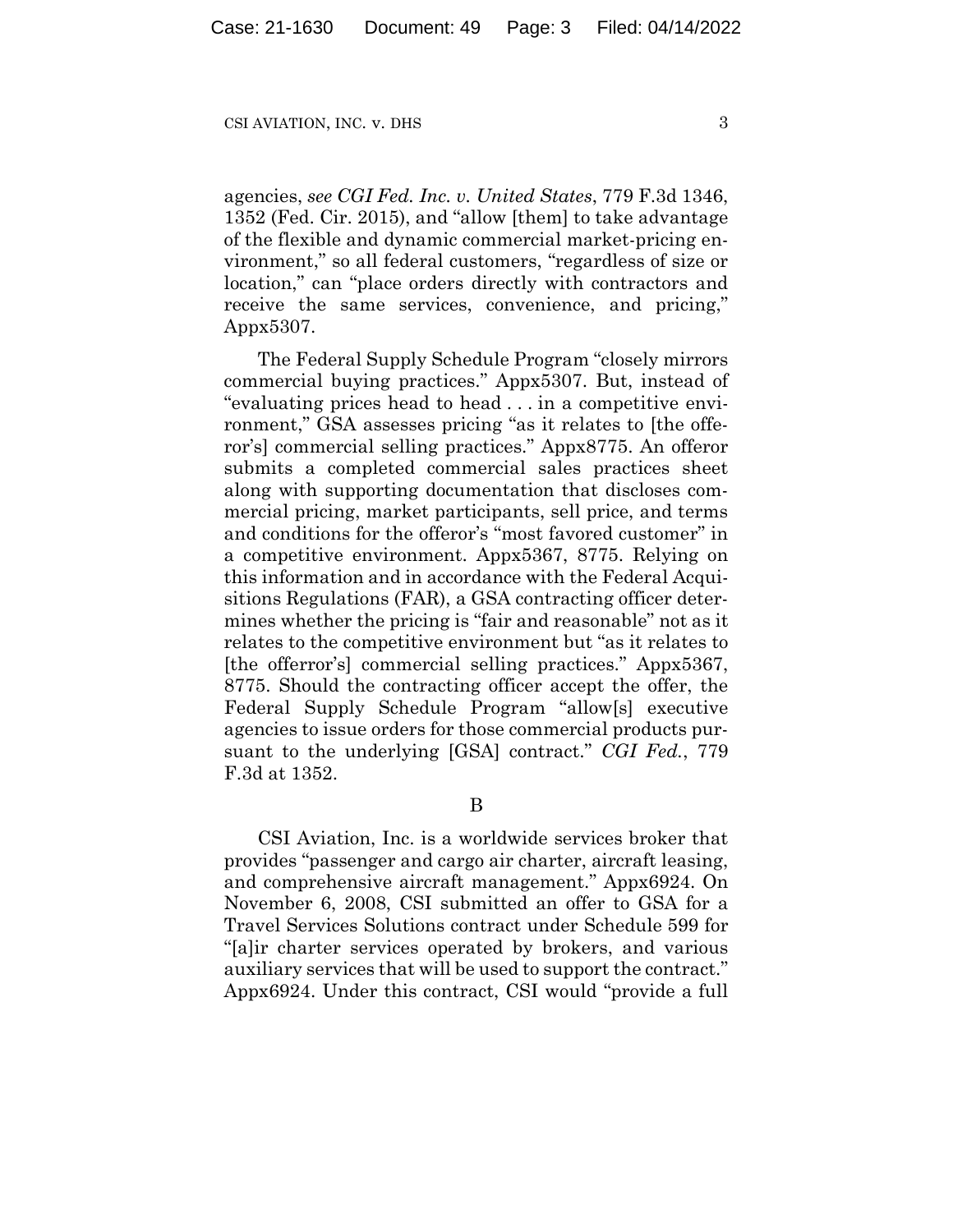range of services to assist Government agencies in Travel Services Solutions" through "a non-mandatory, indefinite delivery - indefinite quantity Multiple Award Schedule contract that [would] allow for firm fixed-price task orders (and for labor hours and time and materials task orders based on firm-fixed prices)." Appx6924.

On February 27, 2009, in response to a revised solicitation from GSA for new air charter services, CSI submitted a revised proposal. This proposal included its commercial price list and the CSI Terms and Conditions, dated February 2009. In its March 2, 2009 response, the Contracting Officer asked CSI to provide model numbers for each aircraft offered because the provided aircraft types were "too vague to do a proper comparative price analysis." Appx9055. The Contracting Officer also acknowledged that "the CSI Terms and Conditions document [had been] submitted to [GSA]" but asked CSI if GSA was "required to initial off on these or are these requirements for ordering agencies to comply with? If so," the Contracting Officer continued, he was "going to have to submit these for Legal review as we haven't had to agree to terms like these from other air charter providers." Appx9055. CSI replied that "the Terms and Conditions . . . were just provided for [GSA's] information." Appx9581.

On March 9, 2009, the Contracting Officer "determined that CSI's offer, including the revised pricing (March 2, 2009), [was] acceptable to the Government." Appx9592. He instructed CSI to review a document that would "become the attachment to the signed cover page [Standard Form] 1449" and to "confirm that this accurately and completely addresse[d] all elements of the contract to be awarded that may not be directly addressed within the information submitted and/or agreed upon." Appx9592. CSI immediately returned "the final documents [the parties] ha[d] agreed to," including the SF1449 attachment, a final proposal letter, and the Revised Commercial Price List, all of which CSI dated March 9, 2009 to reflect the final review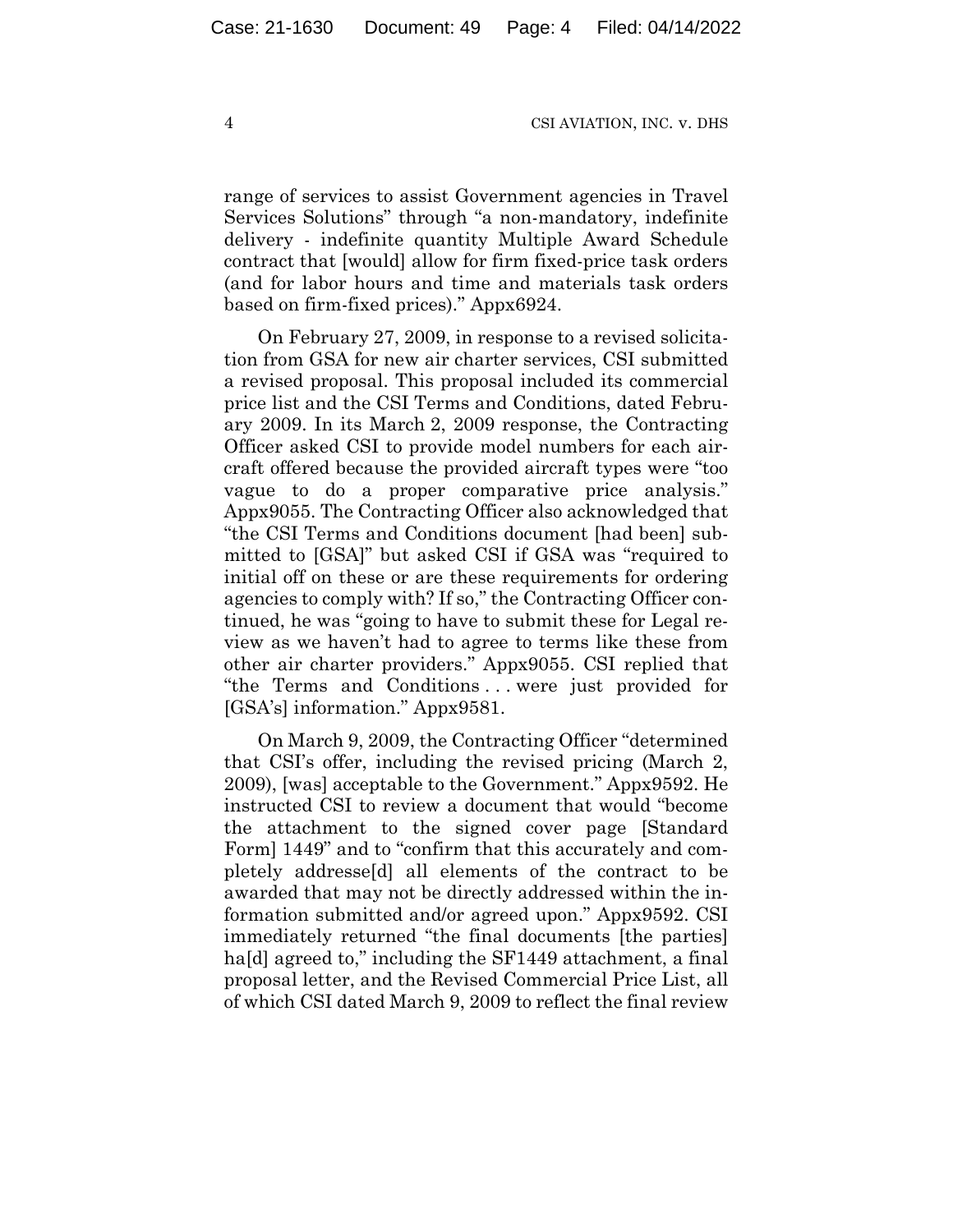date. Appx9592. GSA awarded the Schedule Contract to CSI the next day.

 $\overline{C}$ 

CSI's Schedule Contract includes the signed SF1449 and attached pages, Appx5277–79, together with the following documents, among others, listed in the SF1449 as being expressly "incorporated and made a part of the contract": 1) the Travel Services Solutions schedule solicitation "dated February 10, 2009, superseding the former solicitation"; 2) the Offer; and 3) the Revised Commercial Price List, Appx5279 (listing the named documents on page 1b of CSI's SF1449).

The Offer's table of contents contains a "Pricing" section that identifies four documents submitted as part of the Offer, including: "CSI Commercial Sales Practices," "CSI Pricing Policy," the Revised Commercial Price List, and "CSI Terms and Conditions (Standard Commercial Warranty)." Appx5289. The Pricing Policy includes a "Terms and Conditions" provision stating that "CSI Terms and Conditions, in other words, our Standard Commercial Warranty, will apply to all operations and are included for reference . . . . Pricing conditions are further detailed in our CSI Commercial Pricelist." Appx5516.

The Revised Commercial Price List provides the total hourly rates for Special Item Number 599-5 (air charter broker services), where the "[h]ourly prices include aircraft, crew, maintenance, insurance, fuel and domestic ground handling" and represent the highest possible hourly rate that the government could be charged. Appx5297–98. For Special Item Number 599-1000 (contract support items, and auxiliary supplies and services), the Revised Commercial Price List states: "Hourly prices do not include other charges below," referring to a bulletpoint list that identifies specific taxes, fees, surcharges, and other charges that "will be determined for each requirement, if applicable." Appx5298–99 (emphasis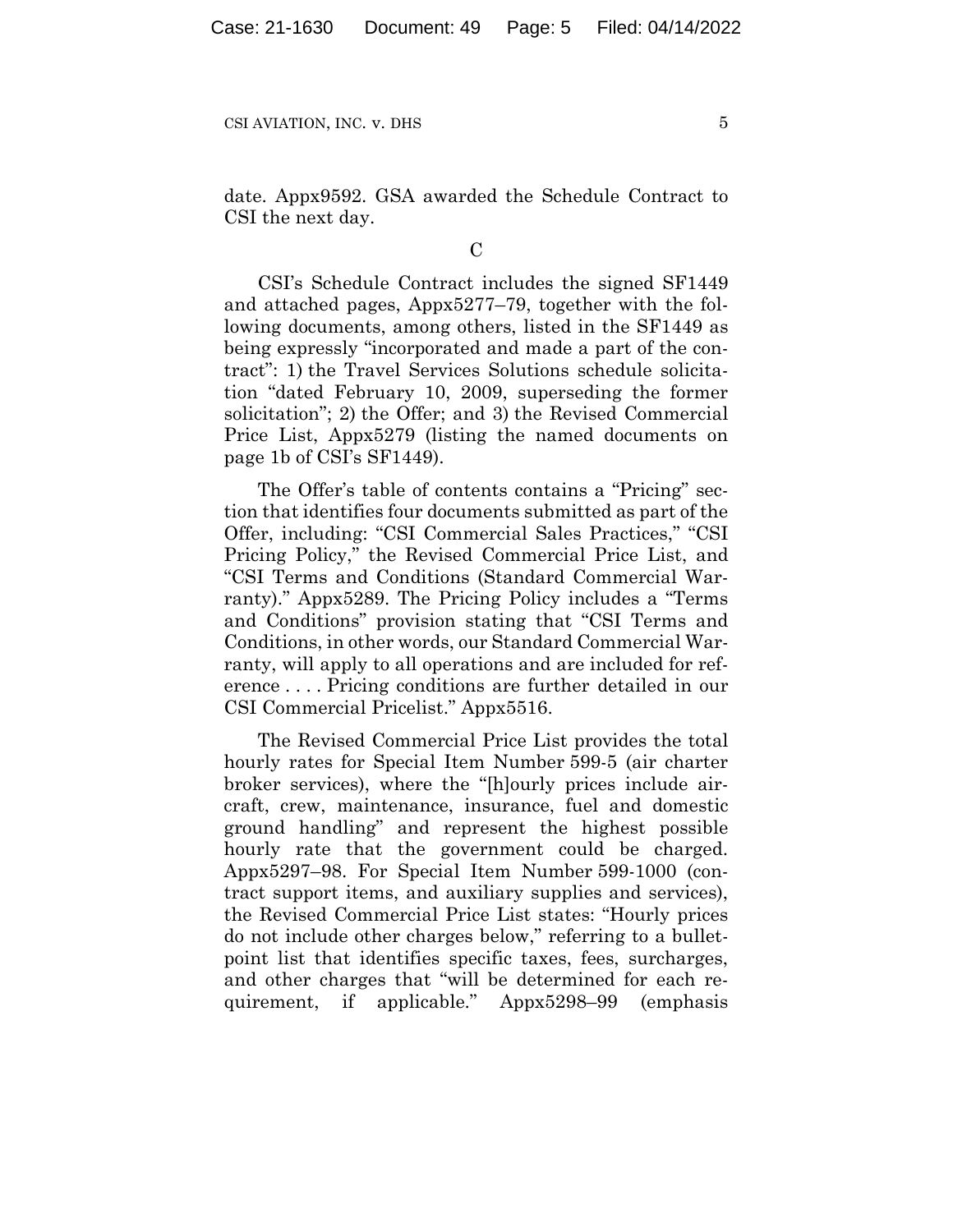omitted). And "[a]ny charges will be itemized for each requirement and are subject to change in accordance with our CSI Terms and Conditions." Appx5298. The Revised Commercial Price List also includes a "Terms and Conditions" provision, which states that "CSI Terms and Conditions 02/09, or most current, will apply to all operations." Appx5299.

On February 27, 2009, CSI emailed its Commercial Price List and the CSI Terms and Conditions to the GSA Contracting Officer.1 The CSI Terms and Conditions include a "Cancellation Charges" provision that states:

In addition to any damages, CSI and the Air Carrier shall be entitled to recover any special out of pocket expenses actually incurred specifically, directly and solely in connection with the cancelled flights. . . . If no cancellation charges are set forth on the first page of this Agreement, then a 25% non-refundable cancellation charge will apply for up to 14 days prior to flights, and 100% cancellation charge will apply if less than 14 days prior to flights.

Appx9031.

<sup>1</sup> CSI emailed its Commercial Price List to the GSA Contracting Officer on February 27 and then again sent its Revised Commercial Price List to the Contracting Officer on March 9, 2009. *See* Appx9024, 9592. Both versions of the price list include a "Terms and Conditions" provision, but the Revised Commercial Price List identifies the specific version of the CSI Terms and Conditions by date. *Compare*  Appx9028 (Original Commercial Price List: "CSI Terms and Conditions with GSA[] will apply to all operations."), *with* Appx9599 (Revised Commercial Price List: "CSI Terms and Conditions 02/09, or most current, will apply to all operations."); *see also* Appx5299.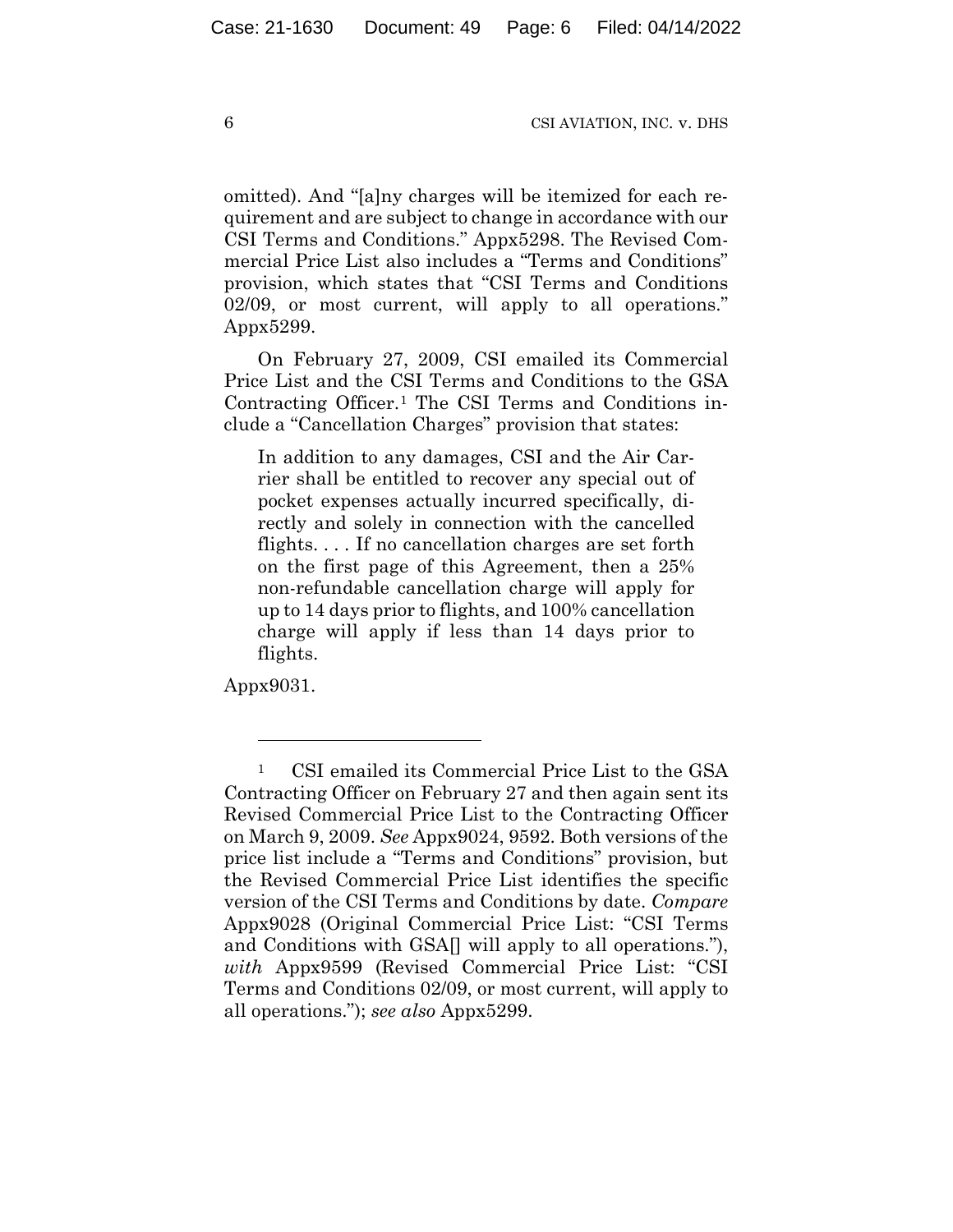D

In 2014, U.S. Immigration and Customs Enforcement awarded CSI five task orders—four on March 27, 2014, and one on June 2, 2014—through the Schedule Contract for performance of removal missions out of five domestic airport hubs. Including all options and extensions, the orders' performance periods extended through June 30, 2018.

In June 2017, ICE canceled a scheduled removal flight and "CSI incurred a deposit loss of approximately \$600k with [the airline provider] due to the short notice cancellation by ICE." Appx86. The ICE Contracting Officer admitted that the agency was "liable to CSI for the loss of the deposit" in accordance with "the terms of CSI's GSA contract," i.e., the Schedule Contract, and its task order with ICE. Appx86–87. The ICE Contracting Officer agreed, on behalf of the agency, to pay a cancellation fee. Appx87. The Contracting Officer acknowledged that "[t]he GSA contract [i.e., the Schedule Contract] T&Cs says, 'CSI Terms and Conditions will apply to all operations.'" Appx85. At the CO's request, CSI shared a copy of the CSI Terms and Conditions with the agency.

Then, on December 7, 2017, CSI tried to perform another removal mission—this one, to Somalia—but it was unsuccessful and returned to the United States the next day. ICE scheduled a replacement removal mission, with an estimated duration of 39.25 hours at \$25,065.00 per flight hour, for December 20, 2017. But, on December 19, 2017, the scheduled flight's passengers successfully obtained a temporary restraining order enjoining ICE from removing them. ICE immediately informed CSI and canceled the scheduled flight. Consequently, CSI invoiced ICE for the total estimated amount for the cancelled removal mission to Somalia, totaling \$983,801.25. And, on February 7, 2018, the ICE Contracting Officer "reject[ed] the invoice in full because the services were not provided and no flight hours were flown." Appx121.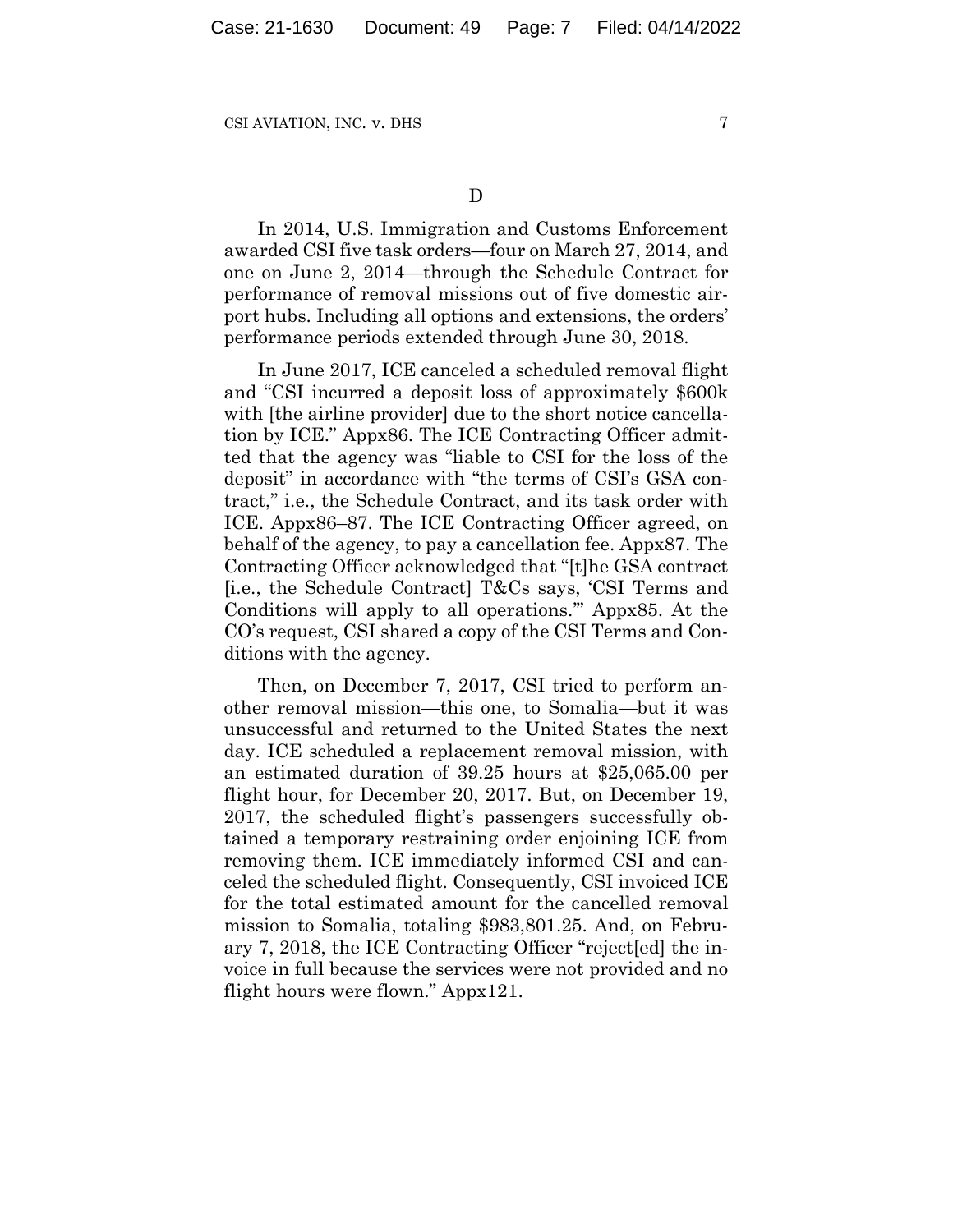1

On November 30, 2018, CSI submitted a certified claim to the GSA CO2 for payment of the invoice amount. The Contracting Officer found that the "Schedule Contract had incorporated the CSI Terms and Conditions, including a cancellation clause, providing that a 100% cancellation charge would apply if the cancellation occurred within fourteen (14) days of a scheduled flight." Appx10185. But the Contracting Officer concluded that it could not grant the relief CSI sought since "GSA does not have the authority to grant the monetary relief . . . as [it has] no authority to either pay the liability of another agency or order ICE to pay any amounts that may be owed." Appx10185.

CSI submitted another certified claim to the GSA Contracting Officer on April 26, 2019, this time for payment of 45 overdue invoices tendered between December 14, 2018, and February 7, 2019. *See* Appx1326–29 (listing the invoices, corresponding task orders, amounts due, and pertinent dates for each invoice). "The amounts [c]laimed in all the [i]nvoices, collectively totaling \$40,284,548.89, equal the sum value of dozens of aircraft transportation charters . . . purchased by ICE and subsequently cancelled by ICE less than 14 days before the flights were performed." Appx1322. While the Contracting Officer again found that

<sup>2</sup> CSI also submitted a certified claim for payment of the same invoice to the ICE Contracting Officer on July 25, 2018. But only the GSA Contracting Officer can resolve a contractor's claims that involve any contract interpretation dispute associated with the Schedule Contract. *See Sharp Elecs. Corp. v. McHugh*, 707 F.3d 1367, 1373 (Fed. Cir. 2013) ("[W]e conclude that the FAR creates a bright-line rule—all disputes requiring interpretation of the schedule contract go to the schedule CO, even if those disputes also require interpretation of the [agency task] order, or involve issues of performance under the [task] order.").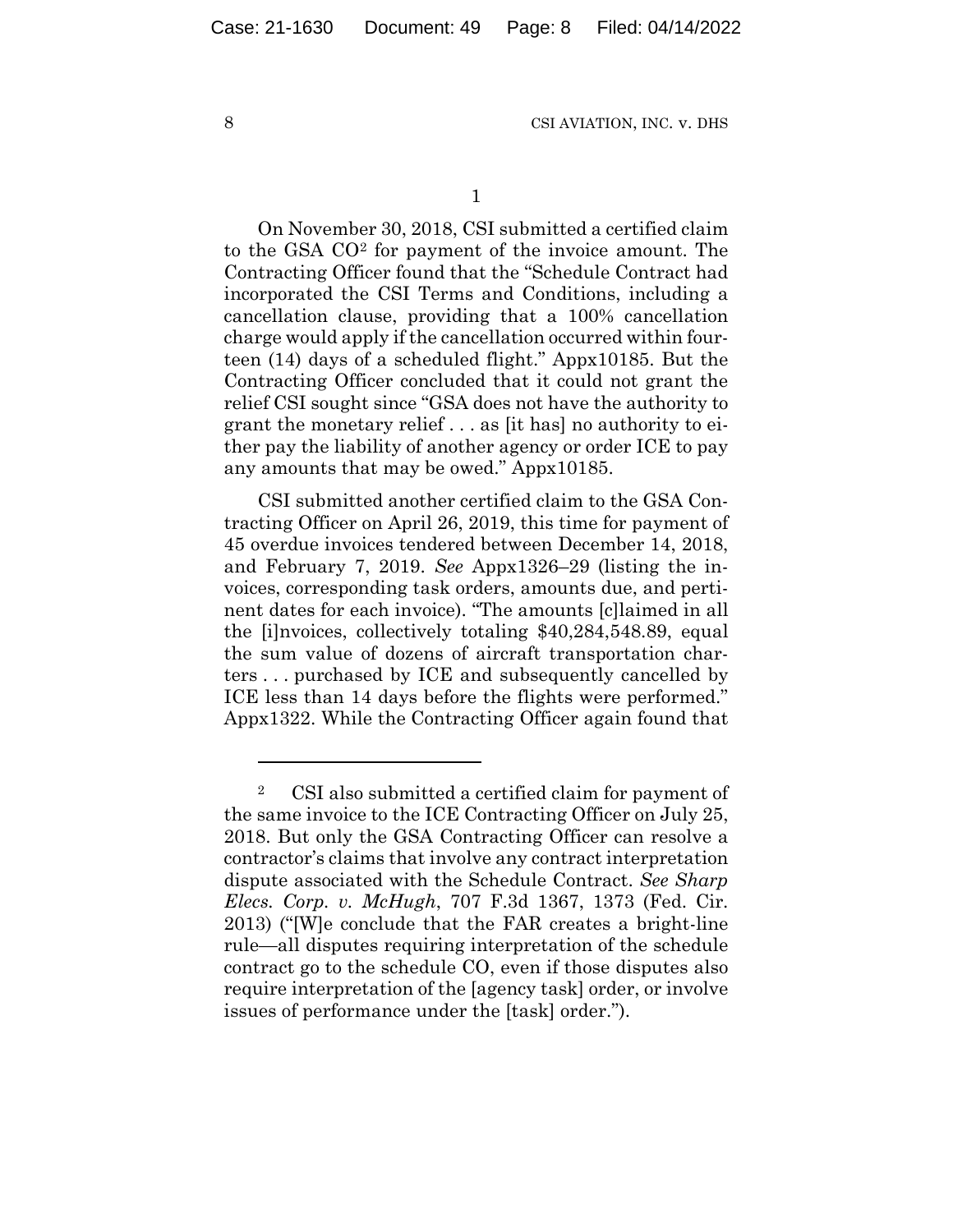the CSI Terms and Conditions were "incorporated into the contract," it also found that the cancellation charges, "located within [the CSI] Terms and Conditions, [were] directly in conflict with the FAR 52.212-4(l) Termination for the Government's Convenience [C]lause (hereinafter 'Termination Clause'), which is required in all GSA [schedule] contracts." Appx10192 (footnote omitted). The Contracting Officer explained that since the CSI Terms and Conditions "were an attachment to the contract buried within its 2008 offer submission," the incorporated document "fall[s] to the eighth level ... when establishing precedence." Appx10193. The Contracting Officer decided that the "Termination Clause takes precedence over CSI's Commercial Terms and Conditions, and, particularly, its Cancellation Charges." Appx10192–93.

2

CSI appealed the Contracting Officer's decisions to the Board and the Board found, on summary judgment, that the Schedule Contract did not incorporate the CSI Terms and Conditions by reference. The Board saw "at least three problems with CSI's arguments in favor of incorporation." Appx8.

First, the Board found significant the fact that the SF1449 expressly "incorporated and made part of the contract" a list of six documents and that "the CSI Terms and Conditions never appeared in that list." Appx8. The Board faulted CSI for not using such express incorporation language for the CSI Terms and Conditions. Second, the Board found that the phrase "will apply to all operations," used in the Commercial Price List to refer to the CSI Terms and Conditions, was "not the type of phrase that should be read as expressly incorporating fully into the contract some extrinsic text containing additional contract terms." Appx9 (cleaned up) (quoting *Northrop Grumman Info. Tech., Inc. v. United States*, 535 F.3d 1339, 1347 (Fed. Cir. 2008)). In the Board's view, "these first two flaws . . . suffice to show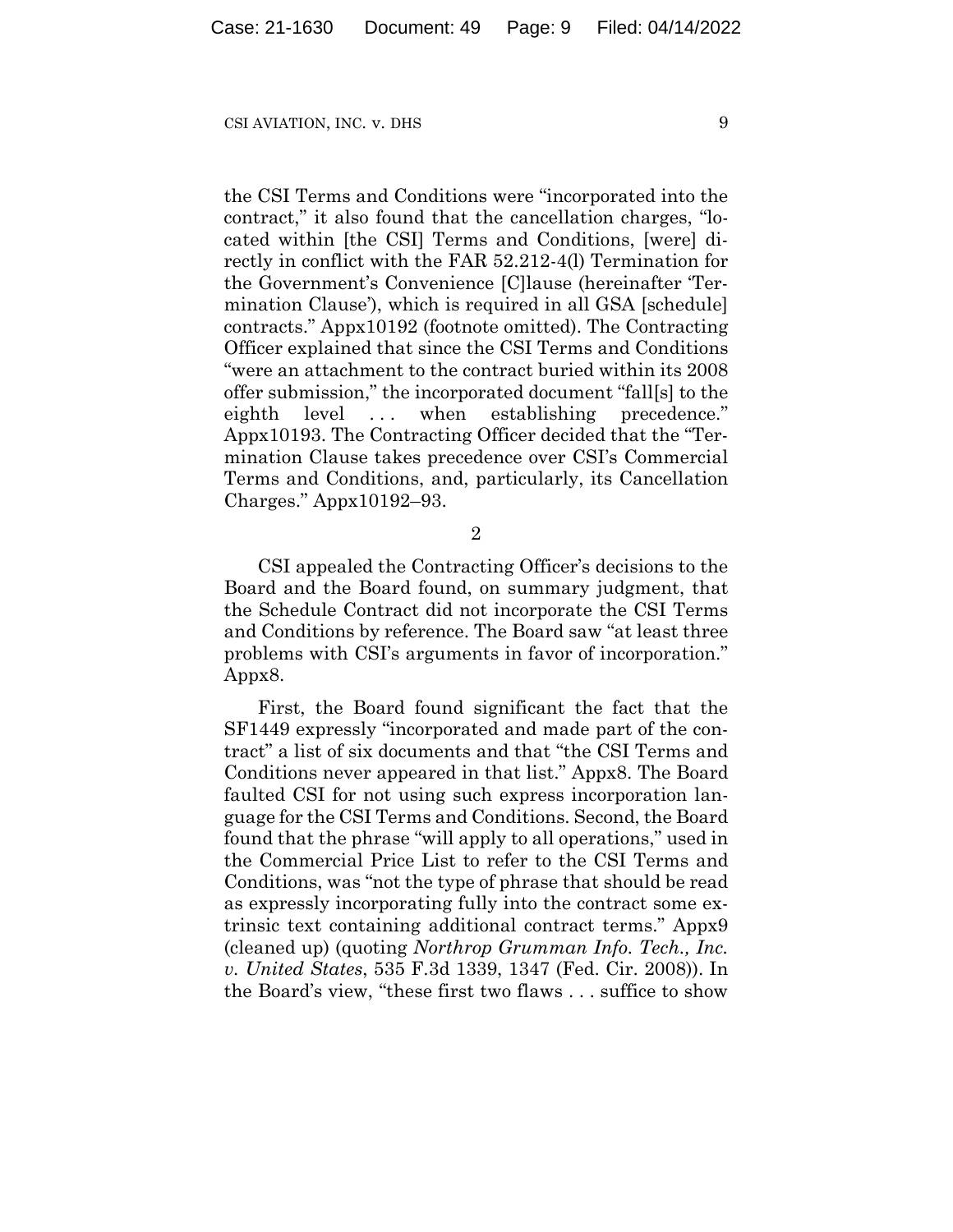that the CSI Terms and Conditions were not incorporated in the schedule contract." Appx9. Still, the Board identified a third flaw that, it believed, also rendered CSI's position unavailing: "the residual 'ambiguity about the identity of the document being referenced.'" Appx10 (quoting *Northrop*, 535 F.3d at 1344). There was "nothing in the text of the schedule contract" by which the Board "could . . . locate without doubt the 'most current' version of the CSI Terms and Conditions at any junction from March 2009 to 2019." Appx10.

The Board granted the government's summary judgment motion on January 4, 2021, after concluding that the Schedule Contract did not incorporate the CSI Terms and Conditions. The parties then filed a joint motion on January 27, 2021, stating "that they agree that the Board's January 4, 2021[] decision on a contract interpretation issue common to [CSI's] six appeals suffices to support denying the appeals" and asking the Board "to consolidate the appeals for the purpose of issuing one final and appealable decision." Appx13. The next day, the Board granted the motion, consolidated the six appeals, and denied those appeals based on its January 4, 2021 decision.

CSI timely appeals. We have jurisdiction under 28 U.S.C. § 1295(a)(10).

#### II

The issue on appeal is whether the CSI Terms and Conditions are incorporated into the Schedule Contract by reference. This is a question of law we review de novo. *Northrop*, 535 F.3d at 1343.

### A

Incorporation by reference "provides a method for integrating material from various documents into a host document . . . by citing such material in a manner that makes clear that the material is effectively part of the host document as if it were explicitly contained therein." *Zenon*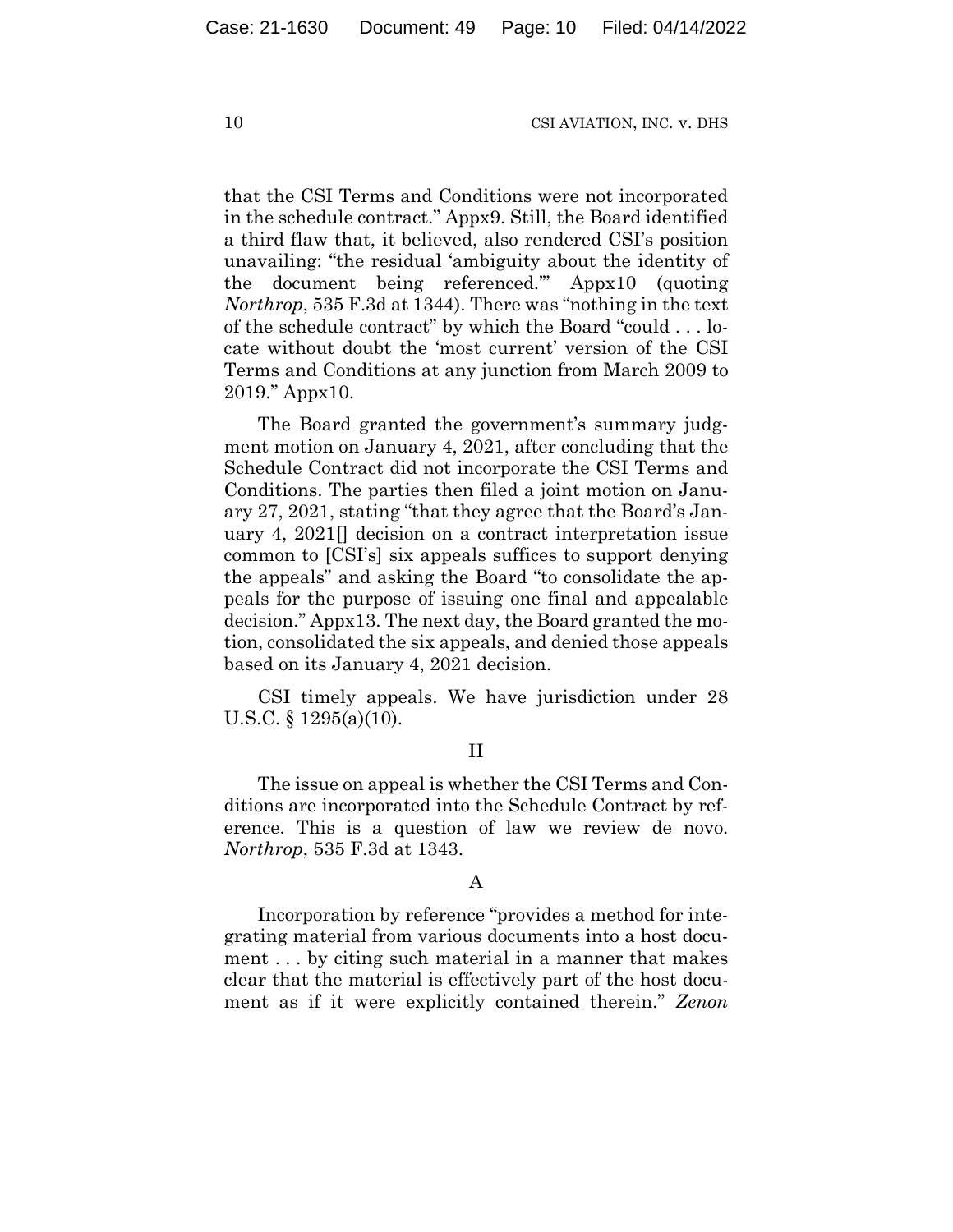*Env't, Inc. v. U.S. Filter Corp.*, 506 F.3d 1370, 1378 (Fed. Cir. 2007) (alteration in original) (citation omitted). To incorporate material by reference, "the incorporating contract must use language that is *express* and *clear*, so as to leave no ambiguity about the identity of the document being referenced, nor any reasonable doubt about the fact that the referenced document is being incorporated into the contract." *Northrop*, 535 F.3d at 1344. Said differently, "the language used in a contract to incorporate extrinsic material by reference must explicitly, or at least precisely, identify the written material being incorporated and must clearly communicate that the purpose of the reference is to incorporate the referenced material into the contract (rather than merely to acknowledge that the referenced material is relevant to the contract, e.g., as background law or negotiating history)." *Id.* at 1345; *see also Callaway Golf Co. v. Acushnet Co.*, 576 F.3d 1331, 1346 (Fed. Cir. 2009) (A "mere *reference* to another [document] is not an *incorporation* of anything therein." (citation omitted)).

Here, the Schedule Contract incorporates the Offer submitted by CSI during contract negotiations. Neither party disputes that this document was "made a part of the contract." Appx5279. Rather, they disagree as to whether the Offer uses sufficient language to incorporate the CSI Terms and Conditions into the Schedule Contract by reference. We conclude that it does.

The Offer plainly identifies the CSI Terms and Conditions—along with the CSI Commercial Sales Practice attachment, its Pricing Policy, and its Commercial Price List—in the "Pricing" section of its table of contents. Appx5289. And the Offer's Pricing Policy contains a "Terms and Conditions" provision that expressly states, "CSI Terms and Conditions . . . will apply to all operations and are included for reference." Appx5516. True to its word, a copy of the CSI Terms and Conditions, dated November 2008, is included as part of the Offer. *See* Appx5525–27. Thus, the Offer makes clear the identity of the document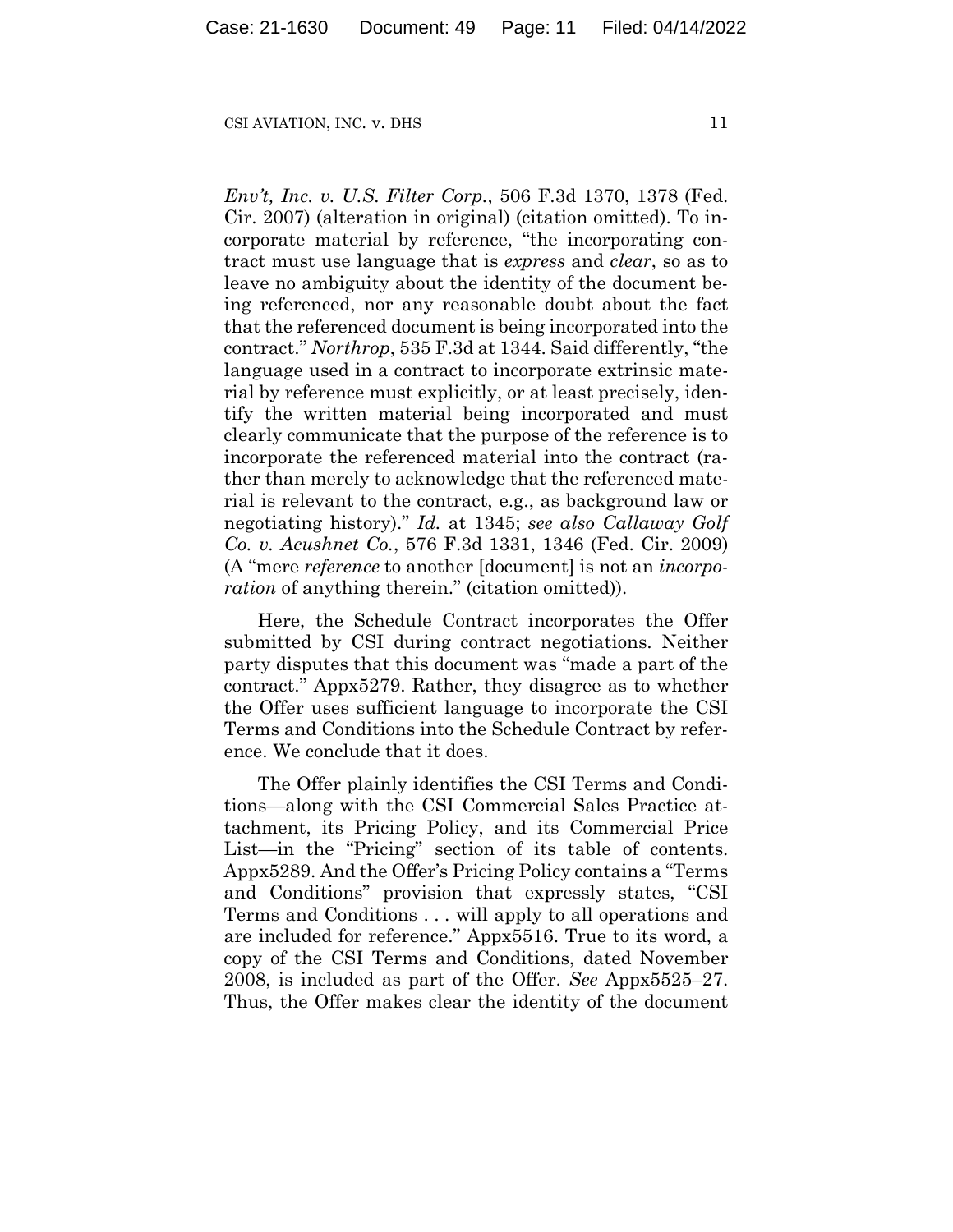being referenced: the document titled "CSI Terms and Conditions." And, as evidenced by the "Terms and Conditions" provision in the Offer's Pricing Policy—which expressly employs "will apply to all operations" language—the referenced CSI Terms and Conditions apply to at least CSI's pricing terms. *Apply*, Black's Law Dictionary (11th ed. 2019) (defining "apply" to mean "[t]o employ for a limited purpose" or "[t]o put to use with a particular subject matter"). We accordingly hold that the Offer uses sufficiently clear and express language to establish the identity of the document being referenced and to incorporate the CSI Terms and Conditions into the Schedule Contract by reference.

B

In addition, none of the "flaws" the Board identified otherwise provides a proper basis for its decision holding that the Schedule Contract does not incorporate the CSI Terms and Conditions by reference. *See* Appx8–10.

First, the Board placed too much weight on the fact that the Schedule Contract includes express language to incorporate some documents—like the Offer—and erroneously faulted CSI for not "us[ing] the same or similar language" to incorporate the CSI Terms and Conditions into the contract. Appx8. The Board reasoned that CSI's use of such language to incorporate some documents "demonstrate[d] that the parties were familiar with language of incorporation and likely would have used the same or similar language had there been an intention to incorporate [the CSI Terms and Conditions] into the contract." Appx8 (cleaned up). In the Board's view, the absence of such incorporation language "*at least* raises doubt about whether they intended to incorporate the CSI Terms and Conditions." Appx8–9. But while the parties' use of explicit incorporation by reference language conveys familiarity with contract language of incorporation, "[o]ur circuit . . . does not require 'magic words' of reference or of incorporation,"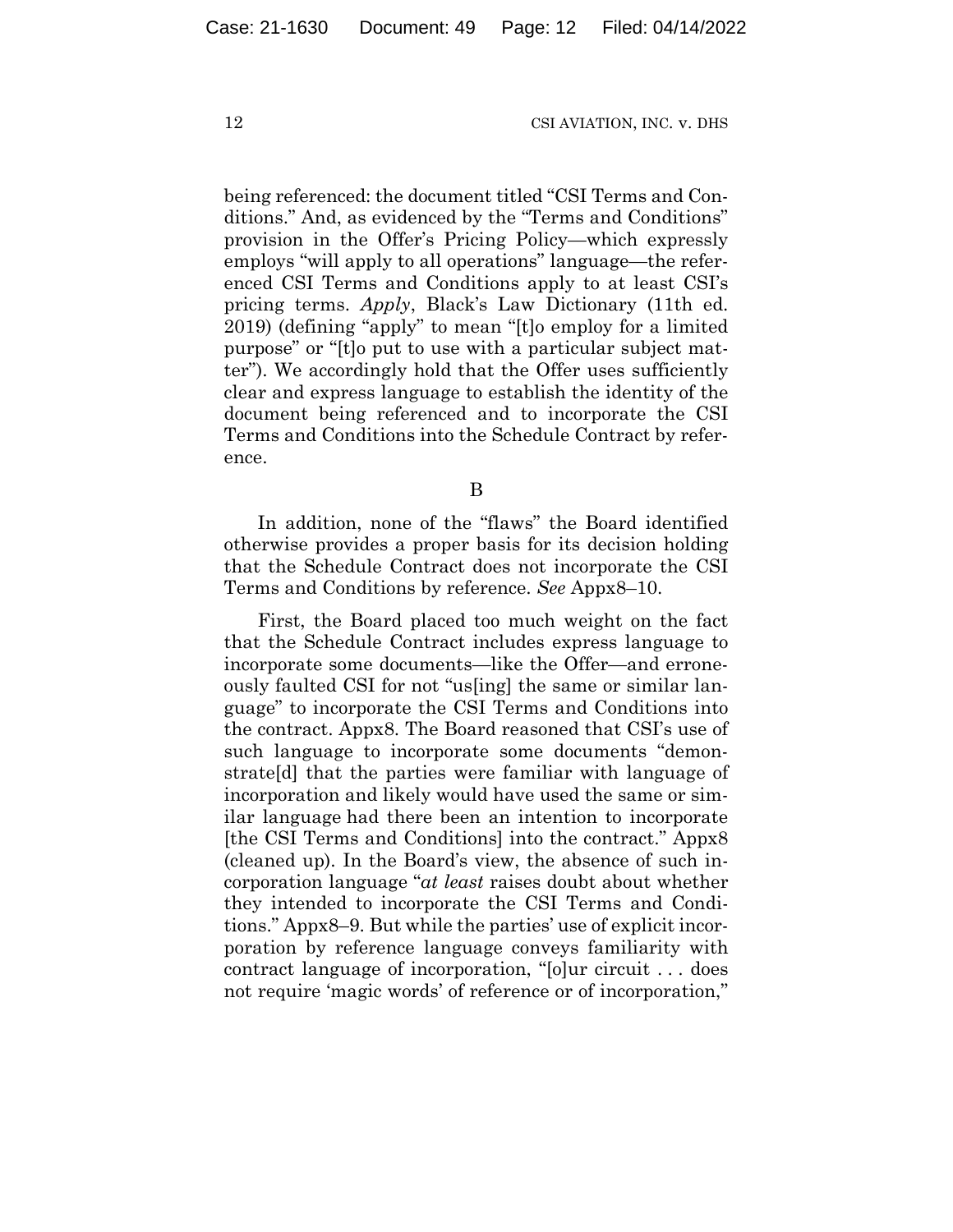*Northrop*, 535 F.3d at 1346, and the Board offers no basis for why it relies on this as one of two dispositive reasons for finding no incorporation by reference. Indeed, even in *Northrop*, the opinion on which the Board relies, we treated the parties' familiarity with language of incorporation as a mere footnote that bolstered our independently established conclusion. *Id.* at 1347 n.1.

Second, the Board improperly determined that the "will apply to all operations" language—used to incorporate the CSI Terms and Conditions into the Schedule Contract—was "not the type of phrase that should be read as expressly incorporating fully into the contract some extrinsic text containing additional contract terms.'" Appx9 (cleaned up). According to the Board, "[n]o language in the price list advises a reader to consult any other document to find additional prices, and 'all operations' does not unambiguously mean 'all other pricing issues.'" Appx9. The Board said that "[i]t *could* mean that, but it could alternatively refer to something else, such as logistical operations." Appx9. The Board, however, offered no basis for its decision. It asserted only that it had "already ruled that this [language] was ambiguous" and that it saw "no reason to change [its] view." Appx9. But the Board had never made such a ruling. It had found merely that the "all operations" language did "not *unambiguously* mean 'all other pricing issues,'" and it had suggested that "it could alternatively refer to something else, such as logistical operations." Appx9 (quoting Appx20). Indeed, the Board had expressly observed that it could not "interpret what the commercial price list may say about terminating or cancelling an order *without learning more about the context of the contract language*." Appx20–21 (emphasis added). Yet in its later decision now on appeal, the Board disregarded any such context. This was error. And when we consider such "context" here, it becomes clear that the Board's suggestion that "all operations" could alternatively refer to "logistical operations"—is not a reasonable one. That an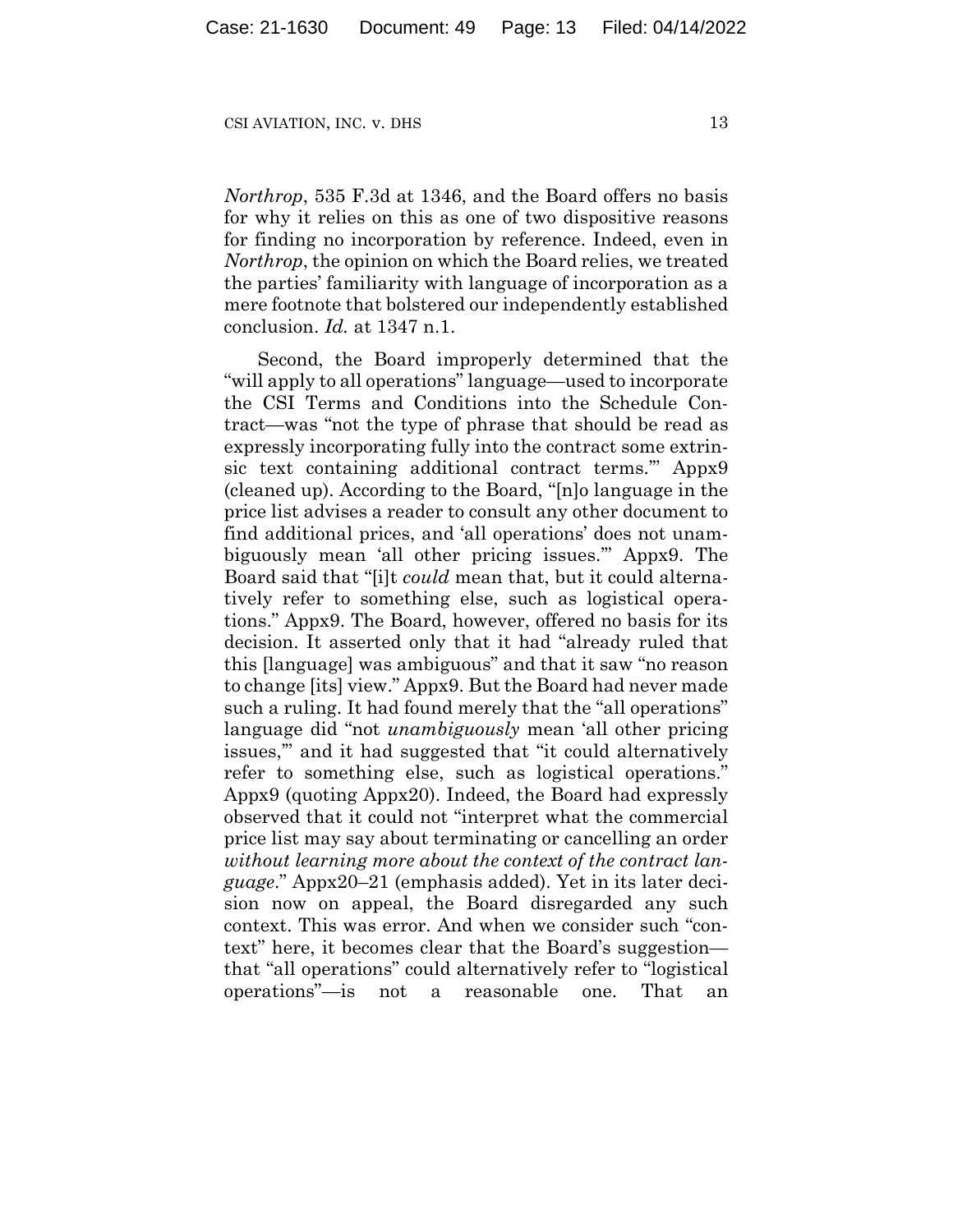interpretation of a contract term "is conceivable[] does not necessarily render that [term] ambiguous." *Cmty. Heating & Plumbing Co., Inc. v. Kelso*, 987 F.2d 1575, 1579 (Fed. Cir. 1993).

Third, the Board found that "CSI still could not prevail, due to the residual 'ambiguity about the identity of the document being referenced,'" describing the CSI Terms and Conditions as "a moving target or, to be more charitable, a living document." Appx9–10 (citation omitted). The Board faulted CSI for "choosing not to reveal the 'most current' version of the CSI Terms and Conditions to the Government on a continuous basis" and concluded that, as a result, "CSI created 'ambiguity about the identity of the document being referenced' and defeated its own aim." Appx11. We cannot agree. The language the Board refers to here derives from the Revised Commercial Price List's "Terms and Conditions" provision: "CSI Terms and Conditions 02/09, or most current, will apply to all operations." Appx5299. Even if there is a dispute as to which version controls, resolving that dispute is not relevant to deciding the question before us: whether any version was incorporated into the contract by reference.3 The proper inquiry is

<sup>3</sup> We find problematic the Board's seeming presumptions that there are uncountable versions of the CSI Terms and Conditions between 2009 and 2019 and that all such versions are pertinent to the parties' contract dispute. In our view, the Board's resolution should account for the effective date of the Schedule Contract, March 10, 2009.

Replacing conjecture with record evidence, we note that there are only two relevant versions of the CSI Terms and Conditions found in the record: one dated November 2008, the other February 2009, and both dated before the contract's effective date. These versions include identical language addressing cancellation charges. *Compare*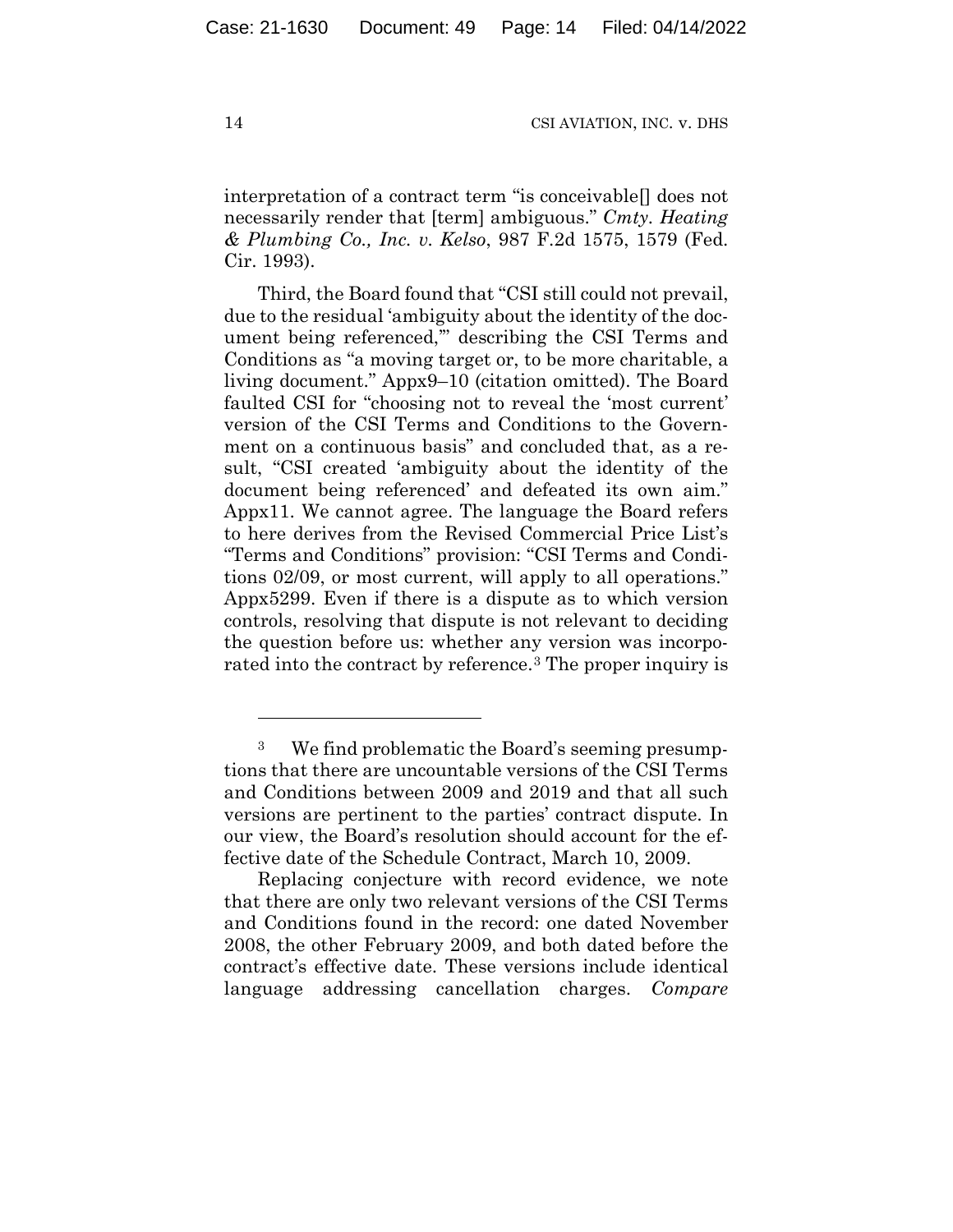whether the Schedule Contract employs express and clear language, "so as to leave no ambiguity about the identity of the document being referenced, nor any reasonable doubt about the fact that the referenced document is being incorporated into the contract." *Northrop*, 535 F.3d at 1344.

The Board unreasonably strained to find ambiguity regarding the identity of the referenced document. The Offer expressly identifies the document titled "CSI Terms and Conditions" and unambiguously states that such document will apply to all operations. The Offer's incorporation language, found in its Pricing Policy's "Terms and Conditions" provision, refers to the "CSI Terms and Conditions" document that was also included as part of the Offer.

#### III

Because the Schedule Contract, through the incorporated Offer, unambiguously identifies the CSI Terms and Conditions and specifies that such terms and conditions will apply to all operations, we hold that the Schedule Contract incorporates the CSI Terms and Conditions by reference. We therefore reverse the Board's holding to the contrary. And since the Board's holding was the basis for its decision to grant summary judgment and dismiss six consolidated appeals, we vacate that decision and remand for further proceedings. In doing so, we do not foreclose the

Appx5527 ¶ 16(C) (November 2008 version: "[A] 25% nonrefundable cancellation charge will apply for up to 14 days prior to flights, and 100% cancellation charge will apply if less than 14 days prior to flights."), *with* Appx9031 ¶ 16(C) (February 2009 version: "[A] 25% non-refundable cancellation charge will apply for up to 14 days prior to flights, and 100% cancellation charge will apply if less than 14 days prior to flights."). We see no basis for the Board to unreasonably strain to find ambiguity between identical copies of the cancellation charges provision.